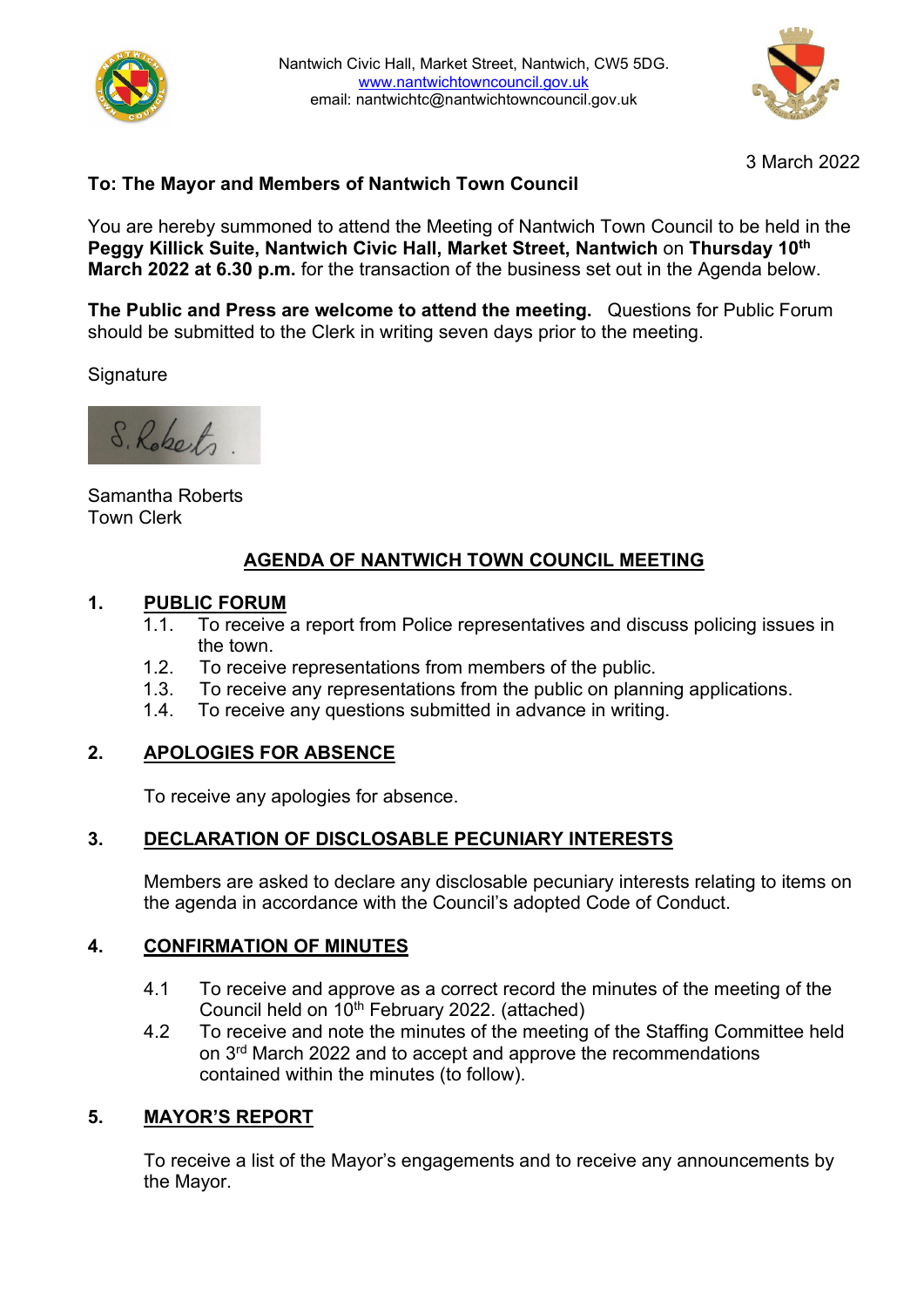# **6. PLANNING CONTROL**

Applications for Planning Permission – notification of planning applications by Cheshire East Council upon which comments are to be made (see list attached). The applications will be displayed at the meeting for inspection.

### **7. INVESTMENT STRATEGY AND RESERVES POLICY REVIEW**

To review the effectiveness of the current Investment Strategy and Reserve Policy as required before the end of the Financial Year.

#### **8. LOCAL COUNCIL AWARD SCHEME**

To pass a resolution that all the documentation and information is in place for the Local Council Award Scheme – The Quality Gold Award application. If approved the application will be submitted to the National Association of Local Councils (NALC) by the deadline of 6 May 2022. (details attached)

#### **9. CLIMATE CHANGE WORKING GROUP TERMS OF REFERENCE**

To approve the Terms of Reference for the new Climate Change working group (details attached).

#### **10. REMOTE/HYBRID MEETINGS**

The SLCC are seeking support from the Town and Parish Council sector in lobbying to allow councils in England to have the choice to meet remotely. The SLCC are asking councils to considerer passing the following motion and writing to the Secretary of State to show support:

'*This Council supports the petition launched by ADSO and LLC on 5 January with regard to remote and hybrid meetings. We agree to write to the Secretary of State for Levelling UP, Housing and Communities calling on the Government to change the law to allow councils the flexibility to hold such meetings when they deem appropriate within agreed rules and procedures.'*

## **11. CHESHIRE CONSTABULARY**

Cheshire Constabulary is asking for the public's feedback on plans to have helpdesks at five police stations across the county. Currently there are 16 helpdesks which have varying opening hours over five to seven days a week, but many are seldom used. Further information is available at <https://wh1.snapsurveys.com/s.asp?k=164432458930> . The closing date for responses is 27 March 2022.

#### **12. CCTV QUARTER 3 REPORT**

To receive and note the Quarter 3 Report from Cheshire East Council on the provision of CCTV around the town.